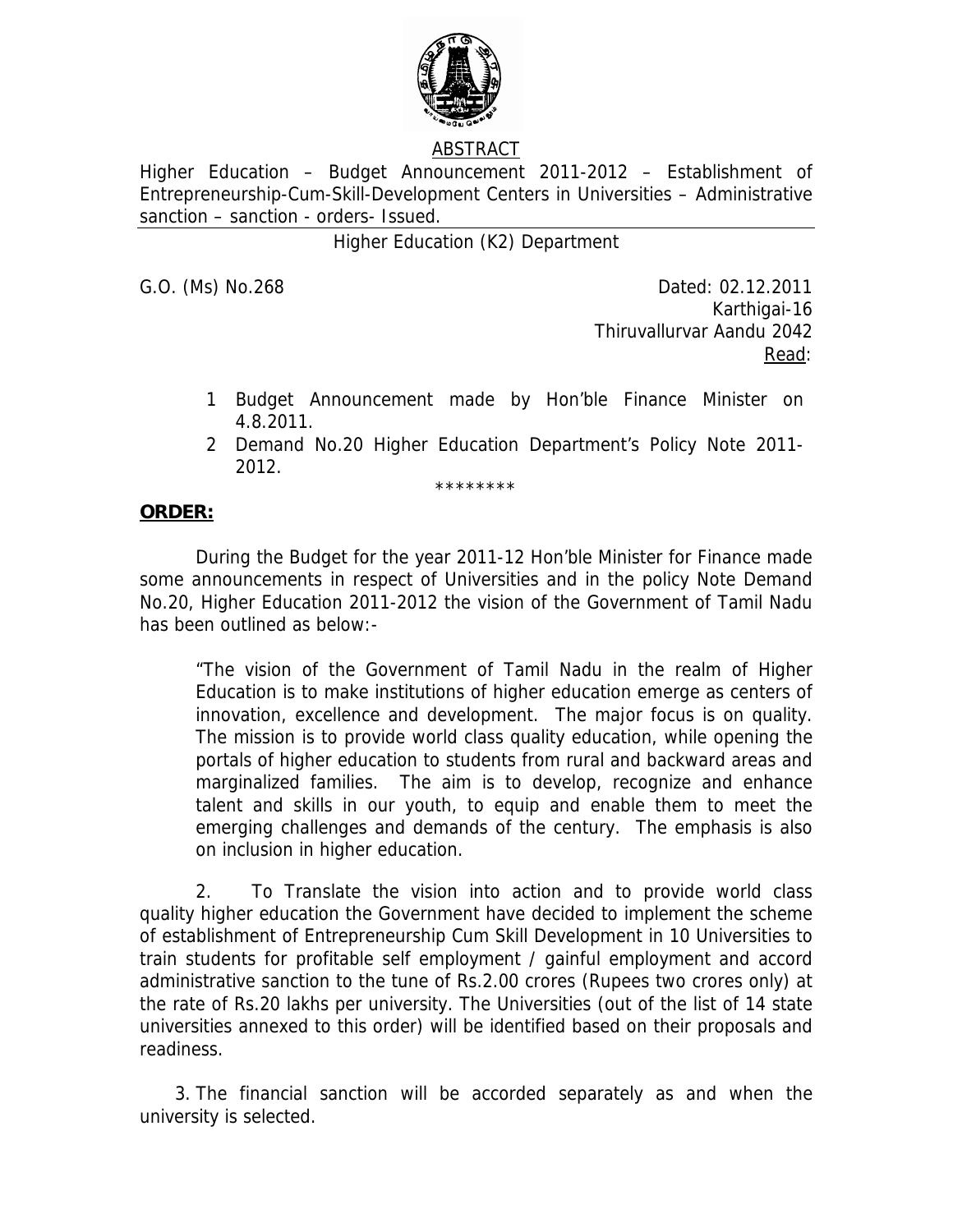4. The expenditure on the above said scheme shall be met within the appropriation in RBE 2011-12 under head of account of the university concerned. However, the above scheme will be brought to the notice of the Legislature, by a specific inclusion in the Supplementary Estimates-2011-12.

 5. The Registrars of the universities shall submit proposals so as to implement the scheme "Establishment of Entrepreneurship-Cum-Skill-Development Centers" immediately after following the methods, procedures as necessitated.

 6. This order issues with the concurrence of Finance Department vide its U.O. No.296/DS (KM)/2011, dated 02.12.2011.

(By order of the Governor)

## R.KANNAN, PRINCIPAL SECRETARY TO GOVERNMENT.

To

The Director of Collegiate Education, Chennai-6. The Registrars of All Universities. (under the aegis of Higher Education Department) The Pay and Accounts Officer, Chennai-35. The Accountant General, Chennai-18. Copy to The Secretary to Chief Minister, Chennai-9. The Special P.A. to Minister (Higher Education), Chennai-9. The Finance (Edn.I/BG-I/BG.II/CMPC) Department, Chennai-9. The Higher Education (A) Department, Chennai-9. SF/SC.

// Forwarded by Order //

Section Officer.